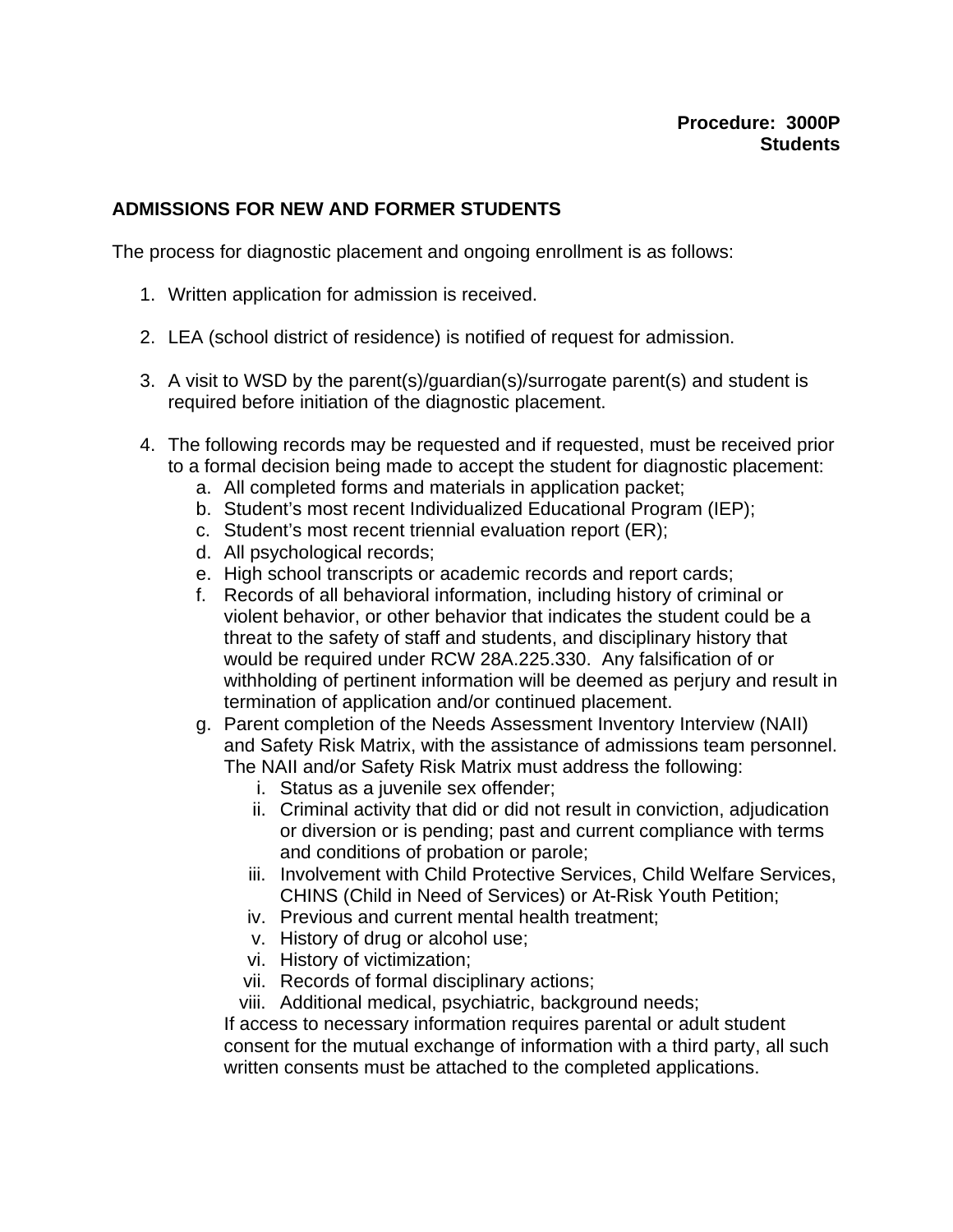- 5. When the admissions team determines the information needed for the diagnostic placement process is complete and valid, the admissions team reviews the records. The LEA district representative may be invited to this meeting.
- 6. If the Safety Risk Matrix, Needs Assessment Inventory Interview, or other documents submitted during the admissions process suggest the student may pose a safety risk, the admissions team and/or the Superintendent:
	- a. Determines if the application for diagnostic placement should be denied; or
	- b. Develops a safety plan designed to mitigate the perceived safety risk(s). If the plan can be implemented within WSD's existing resources, the admissions team may accept the student for diagnostic placement. If all elements of the safety plan cannot be accomplished within existing WSD resources, the application shall be denied unless there is an inter-agency agreement with the LEA or other pertinent agency which authorizes the LEA, or pertinent agency to provide the additional resources necessary to ensure the safety of all students.
- 7. If the admissions team approves the application for diagnostic placement, the team:
	- a. Establishes the initiation date of the diagnostic placement at WSD;
	- b. Establishes a diagnostic placement timeline that extends 45 school days from the date the student arrives on campus. The LEA is responsible for ensuring the student's IEP and ER are valid through the end of the diagnostic placement.
	- c. Reviews the student's current IEP from the LEA to determine whether any modifications need to be considered or made for the purposes of the diagnostic placement at WSD. The principal will discuss the modifications, if any, with the parent. All modifications must be approved by the parent. Modifications to a student's educational program for the purposes of a diagnostic placement shall not constitute a change in placement for purposes of the IDEA and Stay Put.
	- d. Shall provide prior written notification to the parent, LEA and/or district of residence that the diagnostic placement at WSD shall not exceed 45 school days and shall not become the student's stay-put placement should the student's parents or district of residence contest the decision on the student's educational placement at the conclusion of the diagnostic placement.

8. Prior to the conclusion of the diagnostic placement timeline, an admissions team meeting is convened to determine if the student should be formally enrolled at WSD based on academic, behavioral, and/or safety information obtained during the diagnostic placement. If the admissions team recommends formal enrollment at WSD, one of the following options occurs:

a. The student's ER and IEP is formally reviewed and accepted following OSPI transfer procedures;